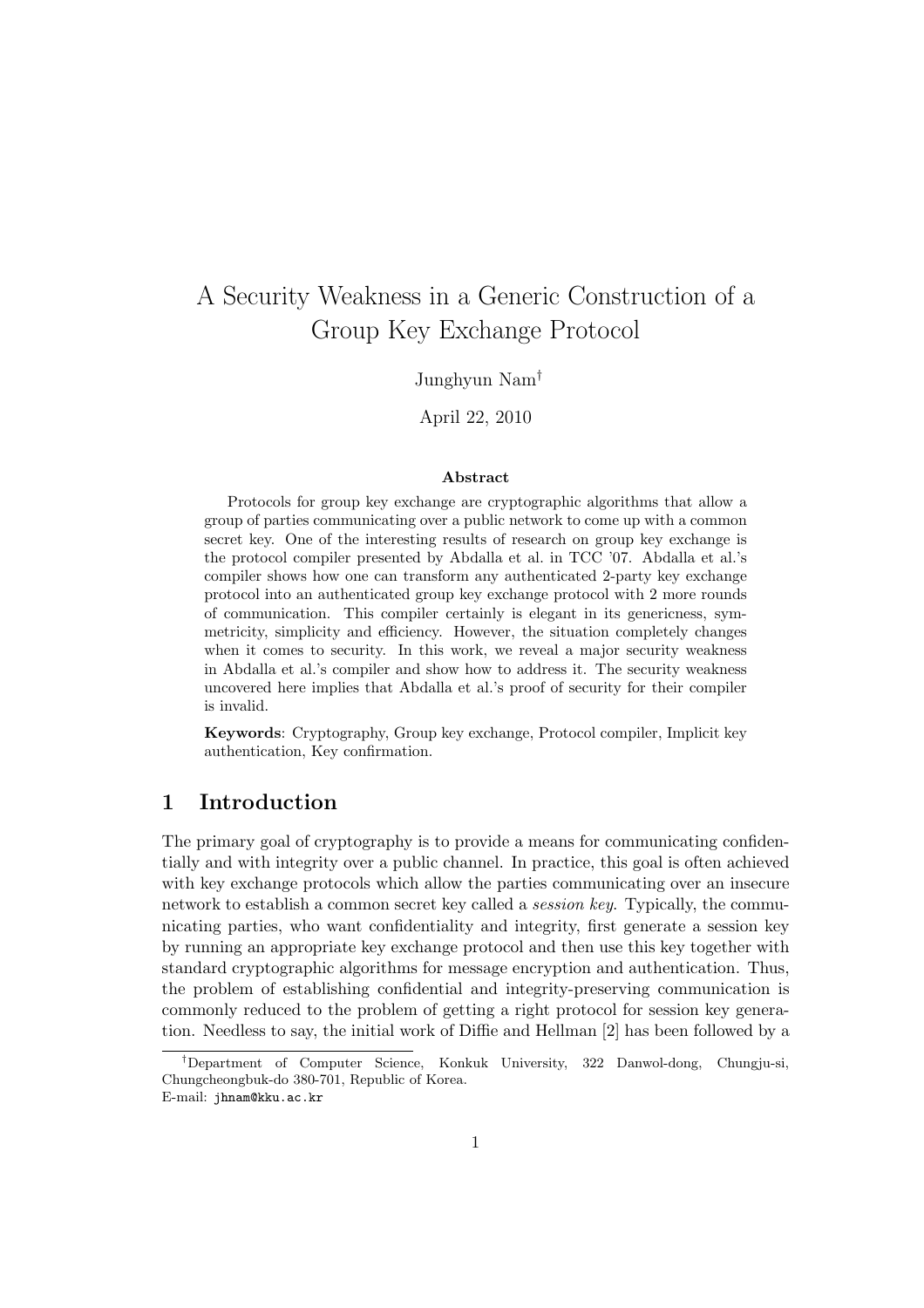tremendous amount of research effort aimed at designing and analyzing key exchange protocols.

The highest priority in designing a key exchange protocol is placed on the security of session keys to be established by the protocol. Roughly speaking, establishing a session key securely means that the key is being known only to the intended parties at the end of the protocol run. Even if it is computationally infeasible to break the cryptographic algorithms used, the whole system becomes vulnerable to all manner of attacks if the keys are not securely established. But unfortunately, the experience has shown that the design of secure key exchange protocols is notoriously difficult. In particular, the difficulty is greatly increased in the group setting where a session key is to be established among an arbitrary number of parties. Indeed, there is a long history of protocols for this domain being proposed and years later found to be flawed (e.g., [5, 6, 4]). Thus, group key exchange protocols must be subjected to a thorough and systematic scrutiny before they are deployed into a public network, which might be controlled by an adversary.

The complexity of designing a group key exchange protocol has prompted modular approaches where the whole design process is broken down into simpler, more manageable steps. One such approach is  $2$ -to-n protocol compilers, which assume an arbitrary 2-party key exchange protocol and use it as a key component in building a group key exchange protocol. 2-to-n compilers are certainly useful in that an  $n$ -party solution can be generically constructed from any existing 2-party solution. Of course, such generic construction may become meaningless if the compiler is not secure. A secure compiler would mean, informally, that it yields a secure *n*-party solution as long as the given 2-party solution is secure.

In 2007, Abdalla et al. [1] presented an interesting 2-to-n compiler. One of the attractive features of Abdalla et al.'s compiler is that it requires no further long-term secrets for authentication than those used in the underlying 2-party protocol. This feature implies that if the given 2-party protocol is password-only authenticated, then the group key exchange protocol output by the compiler is password-only authenticated as well. Moreover, Abdalla et al.'s compiler is quite efficient in terms of both computation and communication costs. Applying the compiler to a 2-party protocol increases the amount of computation per user by a factor of  $O(n)$  and the number of communication rounds only by a factor of 2. From a practical point of view, the  $O(n)$  increase of computation overhead is not that significant because the increase is purely due to exclusive-or (XOR) operations, which can be implemented efficiently in hardware and/or software. However, we found that Abdalla et al.'s compiler is not satisfactory with respect to security. Despite the claim of provable security, the group key exchange protocol constructed by the compiler from a 2-party protocol exhibits insecurity in the face of an active adversary. In this work, we report this security problem with Abdalla et al.'s compiler and figure out how to solve it. As will be discussed in Section 3, our result invalidates Abdalla et al.'s proof of security for the compiler.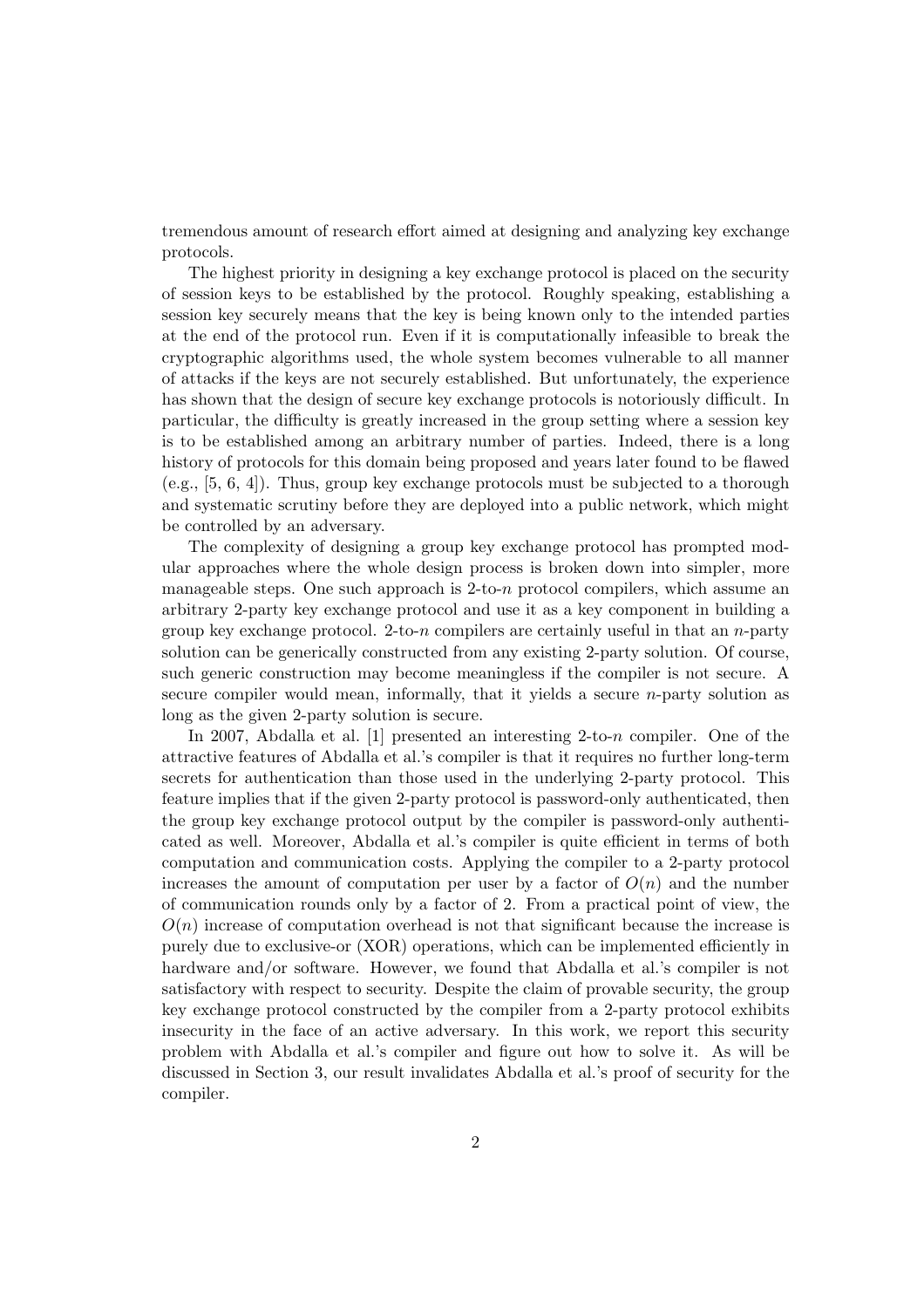# 2 Abdalla et al.'s Group Key Exchange

This section reviews Abdalla et al.'s compiler [1] that aims to construct an authenticated group key exchange protocol GKEP from any authenticated 2-party key exchange protocol 2KEP. Let  $\mathcal U$  be a polynomial-sized set of all users who are potentially interested in participating in the protocol GKEP. The users in any subset of  $U$  may run GKEP at any point in time to establish a common session key. A user  $U_i \in \mathcal{U}$  may have several instances involved in distinct, possibly concurrent, executions of GKEP. The network where the users interact is fully controlled by an active adversary who may read, intercept, delay and fabricate any messages at will.

During a trusted initialization phase which occurs before GKEP is ever executed, the users in  $U$  generate their long-term (low- or high-entropy) secrets needed for authentication. Those long-term secrets are solely for use in 2KEP because the transformation itself, from 2KEP to GKEP, requires no long-term secrets. Thus, any initial setup assumptions for authentication of 2-party key exchange can be made for the authentication of GKEP, including the following typical ones:

- Authentication is based on public-key cryptography: each user  $U_i \in \mathcal{U}$  owns a pair of private/public (or, signing/verification) keys. The private key is kept secret while the public key is made publicly available.
- Authentication is based on symmetric cryptography: each pair of users  $U_i, U_j \in$  $U$  shares a high-entropy symmetric key.
- Authentication is based on passwords: each pair of users  $U_i, U_j \in \mathcal{U}$  shares a low-entropy password.

If authentication is based on shared secrets, GKEP also works in the setting where the complete set of protocol participants shares one common secret. But we exclude this case from the consideration since our security analysis on GKEP does not hold for the case (for more discussion on this point, see Remark 1 at the end of the next section). We instead assume that any one of the three typical setups listed above is configured in the initialization phase of GKEP. But this assumption is not necessary for our result and is made only for clarity. Indeed, as will be apparent in the next section, our result still holds under the weaker assumption that all concurrent instances of a user use the same long-term secret(s).

The cryptographic tools used in the construction of GKEP are:

• a collision-resistant pseudorandom function family  $\mathcal{F} = \{F^{\ell}\}_{\ell \in \mathbb{N}}$  with  $F^{\ell} = \{F^{\ell}_s\}_{s \in \{0,1\}^L}$ . Informally, collision-resistance means that there exists a value v such that no efficient adversary can find two different indices  $s, s' \in$  $\{0,1\}^L$  such that  $F_s(v) = F_{s'}(v)$ . The compiler assumes two publicly known values  $v_0$  and  $v_1$  that satisfies the collision-resistance condition.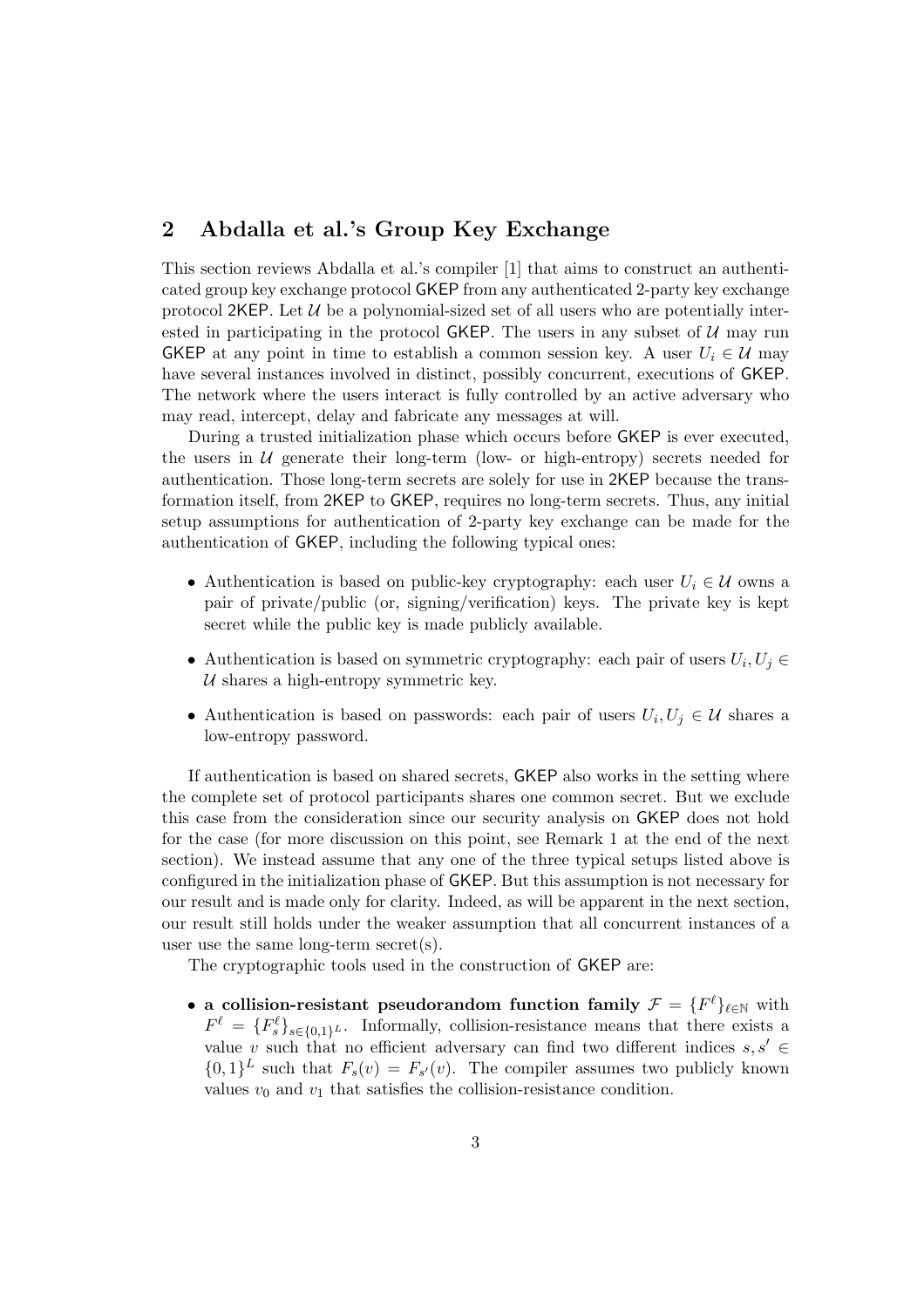- a hash function  $H$  selected from a family of universal hash functions.  $H$ outputs an L-bit string and is used to select an index within the aforementioned collision-resistant pseudorandom function family.
- a non-interactive non-malleable commitment scheme  $C$  that satisfies the following requirements:
	- 1. it must be *perfectly binding*, i.e., every commitment c defines at most one value decommit $(c)$ ;
	- 2. it must achieve non-malleability for multiple commitments if an adversary receives commitments to a (polynomial sized) set of values  $\nu$ , she must not be able to output commitments to a (polynomial sized) set of values  $\mu$ related to  $\nu$  in a known way.

The underlying 2-party protocol 2KEP, upon input of two users  $U_i, U_j \in \mathcal{U}$  (or rather their identities), returns either a secret key  $\kappa \in \{0,1\}^k$  or a special symbol  $\top$  (indicating failure of the key establishment). If 2KEP requires d rounds of communications, then GKEP takes  $d + 2$  rounds. Let  $\mathcal{G} = \{U_1, \ldots, U_n\}$  be the set of n users wishing to establish a session key among themselves. Then GKEP proceeds as follows (throughout the protocol description, all indices are to be taken in a cycle, i.e.,  $U_{n+1} = U_1$ , etc.):

- Round  $1 \sim d$ : Each neighboring pair of users  $U_i$  and  $U_{i+1}$ , for  $i = 1, \ldots, n$ , generates a pairwise key  $K_{i,i+1}$  by running the 2-party protocol 2KEP. (Accordingly, each  $U_i$  holds two pairwise keys  $K_{i-1,i}$  and  $K_{i,i+1}$  shared respectively with  $U_{i-1}$  and  $U_{i+1}$ .
- Round  $d+1$ :

**Computation:** Each  $U_i$  computes

$$
X_i = K_{i-1,i} \oplus K_{i,i+1}
$$

and chooses a random  $r_i$  to compute a commitment  $C_i = C(i, X_i; r_i)$ .

**Transmission:** Each  $U_i$  broadcasts  $COM_i = \langle U_i || C_i \rangle$ .

Round  $d+2$ :

**Transmission:** Each  $U_i$  broadcasts  $XOR_i = \langle U_i || X_i || r_i \rangle$ .

**Verification:** Each  $U_i$  checks that  $X_1 \oplus X_2 \oplus \cdots \oplus X_n = 0$  and the correctness of the commitments. If any one of these checks fails,  $U_i$  terminates the protocol execution (without computing a session key).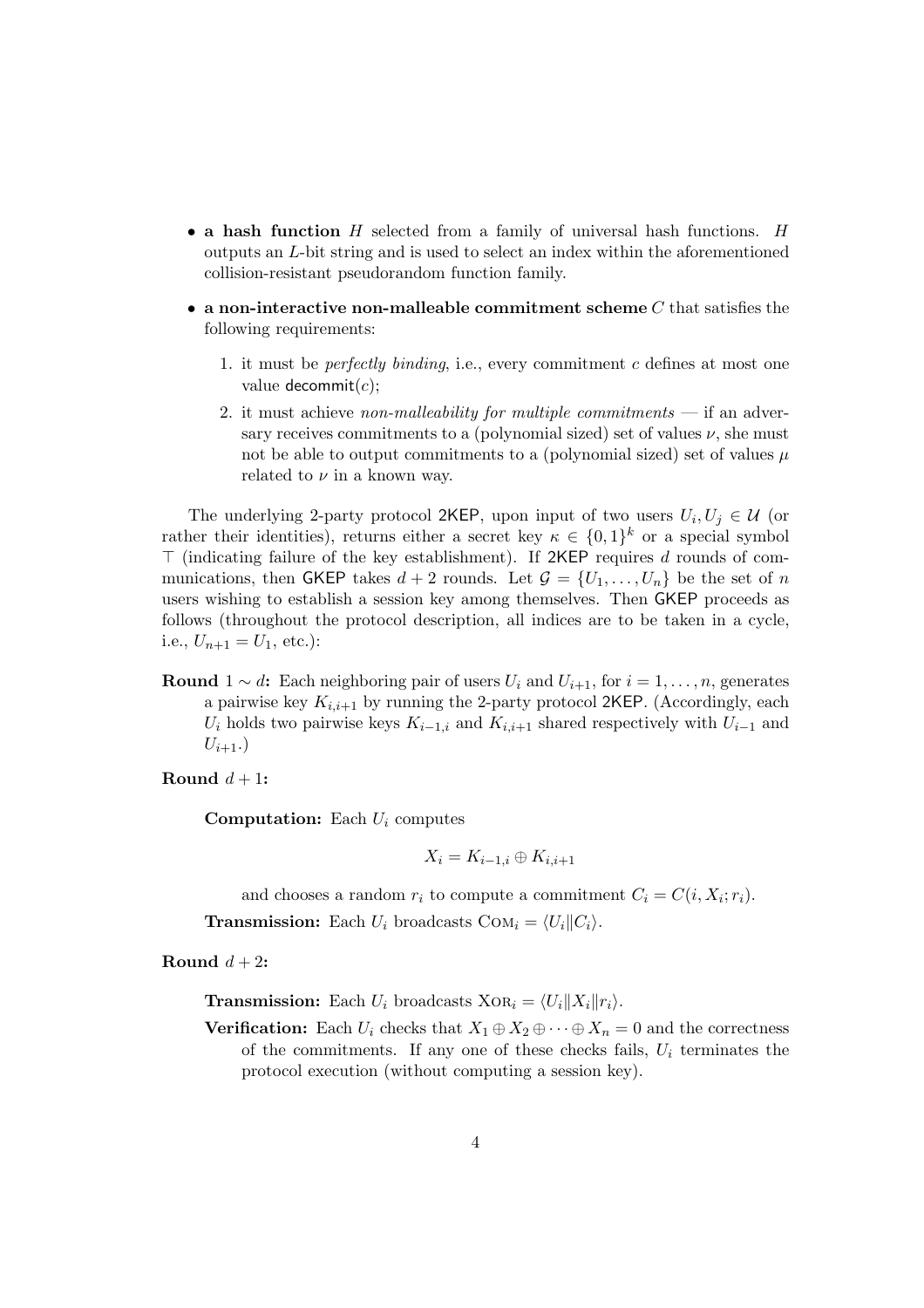**Computation:** Using  $K_{i-1,i}$  and the XOR-values, each  $U_i$  computes

$$
K_{i-2,i-1} = X_{i-1} \oplus K_{i-1,i},
$$
  
\n
$$
K_{i-3,i-2} = X_{i-2} \oplus K_{i-2,i-1},
$$
  
\n
$$
\vdots
$$
  
\n
$$
K_{i,i+1} = X_{i+1} \oplus K_{i+1,i+2}.
$$

Then,  $U_i$  defines a master key

$$
K = \langle K_{n,1} || K_{1,2} || \ldots || K_{n-1,n} || \mathcal{G} \rangle,
$$

and computes the session key  $SK_i = F_{H(K)}(v_1)$  and the session identifier  $SID_i = F_{H(K)}(v_0).$ 

Notice above that each  $X_i$  is never disclosed until the commitment  $C_j$  of every other  $X_j$  is received. This strategy, of course, prevents any potential attack where the value of some  $X_j$  is determined depending on the values of other  $X_i$ 's. However, it is not sufficient enough to prevent our attack discussed in the next section.

For the instantiation of 2KEP, any particular choice that is, informally speaking, secure against an active adversary will do. If 2KEP is instantiated with the HMQV protocol of Krawczyk [3], the resulting GKEP is a 3-round group key exchange protocol where authentication is based on each user's private/public key pair.

## 3 Violating Implicit Key Authentication

Implicit key authentication is the fundamental security property that any given key exchange protocol is expected to achieve. Informally, this property means that no one outside the group can gain access to the session key. More formally:

**Definition 1 (implicit key authentication)** Let G be a set of users who wish to share a session key by running a key exchange protocol  $P$ . Let sk<sub>i</sub> be the session key computed by a user  $U_i \in \mathcal{G}$  as a result of an execution of protocol P. We say that P achieves implicit key authentication if each  $U_i \in \mathcal{G}$  is assured that no  $U_k \notin \mathcal{G}$  can learn the key sk<sub>i</sub> unless helped by a dishonest  $U_j \in \mathcal{G}$ .

A key exchange protocol achieving implicit key authentication is said to be authenticated, and is a primitive of crucial importance in much of modern cryptography and network security.

Our main result is that the GKEP protocol fails to achieve authenticated key exchange. We prove this result by giving an active attack that violates implicit key authentication of GKEP. The adversary who mounts the attack is a legitimate user in the sense that she is able to set up normal protocol sessions with other users. Consider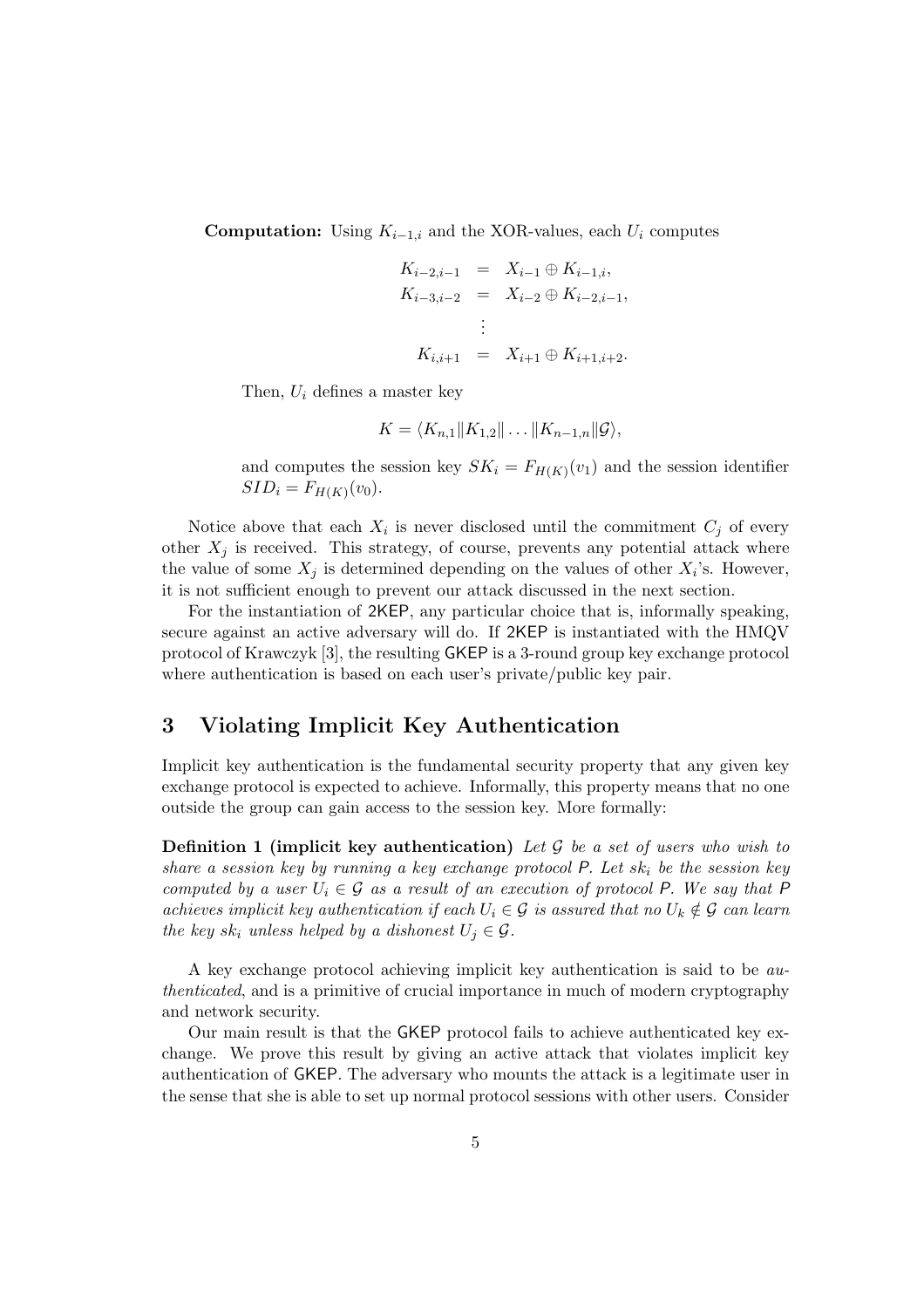a protocol session S to be conducted by the users of group  $\mathcal{G} = \{U_1, \ldots, U_n\}$ . Now suppose that  $U_{n-1}$  and  $U_n$  accept the invitation by the adversary  $U_{n+1}$  to participate in a new concurrent session S', thus forming the group  $\mathcal{G}' = \{U_{n-1}, U_n, U_{n+1}\}.$  Then, our attack is mounted (by  $U_{n+1}$ ) against the session S, and leads to a serious consequence; at the end of the attack, the users in  $\mathcal{G} \setminus \{U_n\}$  compute a common session key as per protocol specification and think that the session  $S$  is completed successfully, when, in fact, their session key is also known to the adversary  $U_{n+1}$ . Let  $U_i^S$  and  $U_i^{\overline{S}'}$ i denote  $U_i$ 's instances participating respectively in S and S'. The idea of our attack starts from the following observation:

Since two neighboring users  $U_{n-1}$  and  $U_n$  participate in both sessions, they will try to establish two pairwise keys between themselves, specifically one between  $U_{n-1}^S$  and  $U_n^S$  and one between  $U_{n-1}^{S'}$  $S'_{n-1}$  and  $U_n^{S'}$ . But, notice that the adversary  $U_{n+1}$  can make  $U_{n-1}^S$  establish a pairwise key with  $U_n^{S'}$  instead of with  $U_n^S$  and make  $U_{n-}^{S'}$  $S'_{n-1}$  establish a pairwise key with  $U_n^S$  instead of with  $U_n^{S'}$ . A little thought will make it clear that no matter what 2-party key exchange protocol is selected as 2KEP, it is always possible for an active adversary to do so without being detected. All the adversary needs to do is to redirect the messages sent in two runs of  $2KEP(U_{n-1}, U_n)$  so that the messages from  $U_{n-1}^S$  (resp.  $U_n^S$ ,  $U_{n-1}^{S'}$  $U_{n-1}^{S'}$ ,  $U_{n}^{S'}$ ) are delivered to  $U_{n}^{S'}$ (resp.  $U_{n-}^{S'}$  $U_n^S$ ,  $U_{n-1}^S$ ).

This observation holds true as long as the two instances of  $U_{n-1}$  (and of  $U_n$ ) use the same long-term secret(s) for authentication, which is the case for all of the three initial setups mentioned in the previous section.

We are now ready to describe the attack. It goes as follows:

- 1. As two sessions start, the adversary  $U_{n+1}$  interferes with the pairwise key establishments between  $U_{n-1}$  and  $U_n$  as in the observation above. Let  $K_{n-1,n}^{SS'}$  (resp.  $K_{n-1,n}^{S'S}$ ) be the pairwise key shared between  $U_{n-1}^S$  and  $U_n^{S'}$  (resp. between  $U_{n-1}^{S'}$  $n-1$ and  $U_n^S$ ). All other pairwise keys of both sessions are generated without any interruption by  $U_{n+1}$ . Fig. 1 shows a snapshot of two sessions after all pairwise key establishments have been completed. Notice at this point that  $U_{n+1}$  holds two pairwise keys  $K_{n,n+1}$  and  $K_{n+1,n-1}$  shared respectively with  $U_{n-1}^{S'}$  $S'_{n-1}$  and  $U_n^{S'}$ .
- 2. For the rest of session  $S'$ ,  $U_{n+1}$  honestly interacts with  $U_{n-1}^{S'}$  $S'_{n-1}$  and  $U_n^{S'}$ . Let  $X_{n-1}^{S'}$  $n-1$ (resp.  $X_n^{S'}$ ) denote  $X_{n-1}$  (resp.  $X_n$ ) sent by  $U_{n-1}^{S'}$  $\sum_{n=1}^{S'}$  (resp.  $U_n^{S'}$ ). Then clearly,  $X_{n-1}^{S'} = K_{n+1,n-1} \oplus K_{n-1,n}^{S'S}$  and  $X_n^{S'} = K_{n-1,n}^{SS'} \oplus K_{n,n+1}$ . Upon receiving  $X_{n-1}^{S'}$  $n-1$ and  $X_n^{S'}$ ,  $U_{n+1}$  computes the two pairwise keys

$$
K_{n-1,n}^{S'S} = X_{n-1}^{S'} \oplus K_{n+1,n-1},
$$
  
\n
$$
K_{n-1,n}^{SS'} = X_n^{S'} \oplus K_{n,n+1}.
$$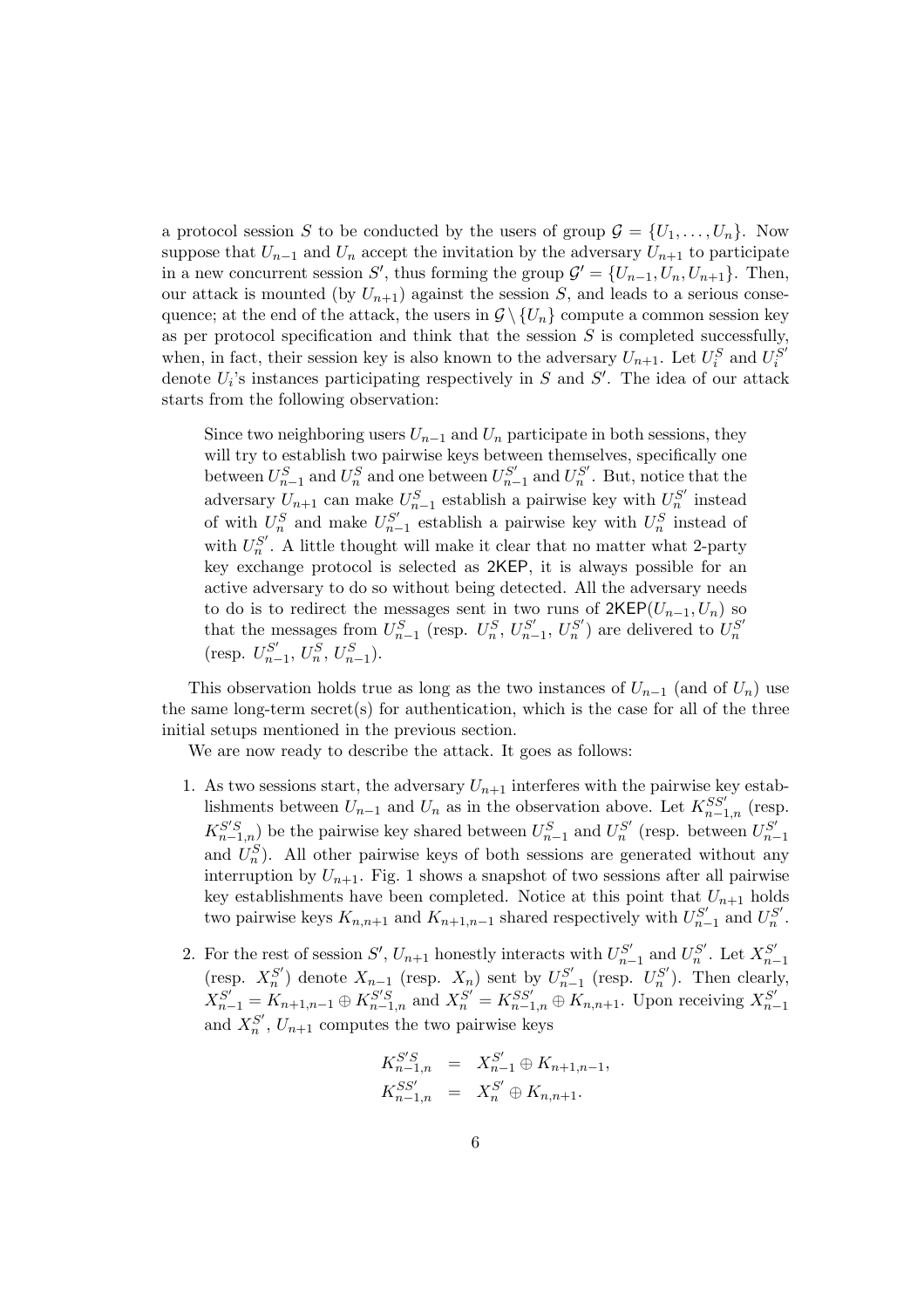

Figure 1: Two protocol sessions running concurrently in the presence of an active adversary  $U_{n+1}$ .

Of course, since  $X_{n-1}^{S'} \oplus X_n^{S'} \oplus X_{n+1} \neq 0$ ,  $U_{n-1}^{S'}$  $\sum_{n=1}^{S'}$  and  $U_n^{S'}$  will abort the protocol without computing a session key.

3. As the rest of session S proceeds,  $U_{n+1}$  intercepts  $U_n^S$ 's first message  $COM_n^S$  $= \langle U_n || C_n^S \rangle$ . So, Com<sub>n</sub><sup>S</sup> is blocked from reaching its intended recipients. But, all other first messages (sent by  $U_1, \ldots, U_{n-2}, U_{n-1}^S$ ) are transmitted without any interruption by  $U_{n+1}$ . As a result,  $U_n^S$  will receive all the  $n-1$  first messages that are required to send its second message  $XOR_n^S = \langle U_n || X_n^S || r_n^S \rangle$ . As soon as  $XOR_n<sup>S</sup>$  is sent out,  $U_{n+1}$  intercepts it and computes

$$
\overline{X}_n^S = X_n^S \oplus K_{n-1,n}^{S'S} \oplus K_{n-1,n}^{SS'}
$$
  
=  $K_{n-1,n}^{SS'} \oplus K_{n,1},$   

$$
\overline{C}_n^S = C(n, \overline{X}_n^S; r_n^S).
$$

Immediately after this computation is over,  $U_{n+1}$  sends  $\overline{\text{Com}}_n^S = \langle U_n | \overline{C}_n^S \rangle$  $\binom{5}{n}$  to  $U_1, \ldots, U_{n-2}, U_{n-1}^S$  as the replacement for  $\text{Com}_n^S$ . Upon receiving  $\overline{\text{Com}}_n^S$ , the users  $U_1, \ldots, U_{n-2}, U_{n-1}^S$  will send their second message.  $U_{n+1}$  eavesdrops these second messages while sending  $\overline{X} \overline{\Omega} \overline{R}_n^S = \langle U_n | \overline{X}_n^S | r_n^S \rangle$  as the replacement for  $XOR_n^S$ .

4. Since  $X_1 \oplus \cdots \oplus X_{n-2} \oplus X_{n-1}^S \oplus X_n^S \neq 0$ ,  $U_n^S$  will abort the protocol without computing a session key. But since  $X_1 \oplus \cdots \oplus X_{n-2} \oplus X_{n-1}^S \oplus \overline{X}_n^S = 0$  and  $\overline{C}_n^S$ n is the correct commitment of  $\overline{X}_n^S$  $_{n}^{S}$ , the fake messages  $\overline{\mathrm{Com}}_{n}^{S}$  and  $\overline{\mathrm{Xor}}_{n}^{S}$  will pass the verification tests by  $U_1, \ldots, U_{n-2}, U_{n-1}^S$ . Hence, the users  $U_1, \ldots, U_{n-2}, U_{n-1}^S$ will compute their session key as per the protocol specification. Notice that these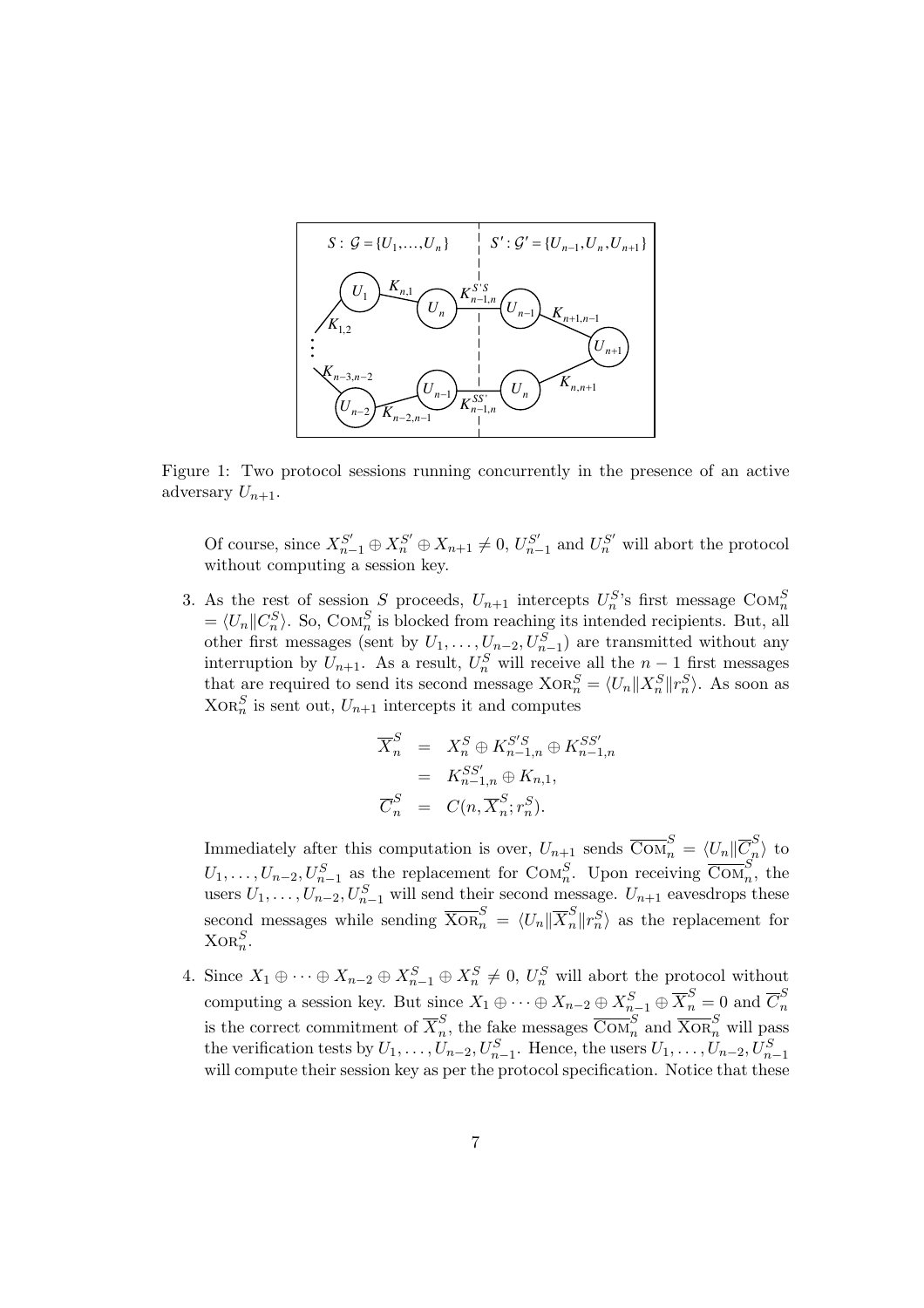users should compute their  $K_{n-1,n}$  as

$$
K_{n-1,n} = \overline{X}_n^S \oplus K_{n,1}
$$
  
=  $K_{n-1,n}^{SS'} \oplus K_{n,1} \oplus K_{n,1}$   
=  $K_{n-1,n}^{SS'}$ .

So, their master key is defined as

$$
K = \langle K_{n,1} || K_{1,2} || \dots || K_{n-2,n-1} || K_{n-1,n}^{SS'} || \mathcal{G} \rangle.
$$

Finally, their common session key SK is computed as  $SK = F_{H(K)}(v_1)$ . But this session key is also available to the adversary  $U_{n+1}$  who can compute all the pairwise keys required to derive the master key K.

At the end of the attack, each of  $U_1, \ldots, U_{n-2}, U_{n-1}^S$  believes that they have established a secret key only with the rest of the group, while in fact the key has been shared also with the adversary  $U_{n+1}$ . This demonstrates that the GKEP protocol does not guarantee implicit key authentication when two protocol sessions are running concurrently with some joint participants. Implicit key authentication is the security property that is defined against an outsider adversary. Obviously, the adversary  $U_{n+1}$ is an outsider from the perspective of the users in  $\mathcal{G}$ .

Remark 1 The attack above does not work in the setting where the complete set of protocol participants shares one common secret for authentication. To see this, suppose for example that the shared secret is a password. Then since each protocol session with different participants uses its respective password, the password shared between  $U_{n-1}^S$  and  $U_n^S$  is different (with overwhelming probability) from the one shared between  $U_{n-1}^{S'}$  $S'_{n-1}$  and  $U_n^{S'}$ . This means that the adversary  $U_{n+1}$  can no longer make  $U_{n-1}^{S}$ (resp.  $U_{n-}^{S'}$  $\binom{S'}{n-1}$  establish a pairwise key with  $U_n^{S'}$  (resp.  $U_n^{S}$ ), and hence the attack fails.

The GKEP protocol carries a claimed proof of its security in a formal model of communication and adversarial capabilities [1]. The proof model used for GKEP is a typical one and allows the adversary  $A$  to access all the standard oracles: Send, Execute, Reveal, Corrupt, and Test. Any key exchange protocol proven secure in such a model should certainly achieve implicit key authentication. But as we have seen, the GKEP protocol fails to achieve it. This implies that the security proof for GKEP is invalid. Indeed, the existence of our attack means, in the context of the proof model, that there exists an adversary  $A$  whose advantage in attacking protocol GKEP is 1, or in other words, there exists an adversary  $\mathcal A$  who can distinguish, with probability 1, random keys from real session keys established by GKEP. The construction of such an A is rather straightforward from the attack above, and its brief description follows:

**Corruption:** First, A obtains all the long-term secrets of  $U_{n+1}$  by querying Corrupt $(U_{n+1})$ .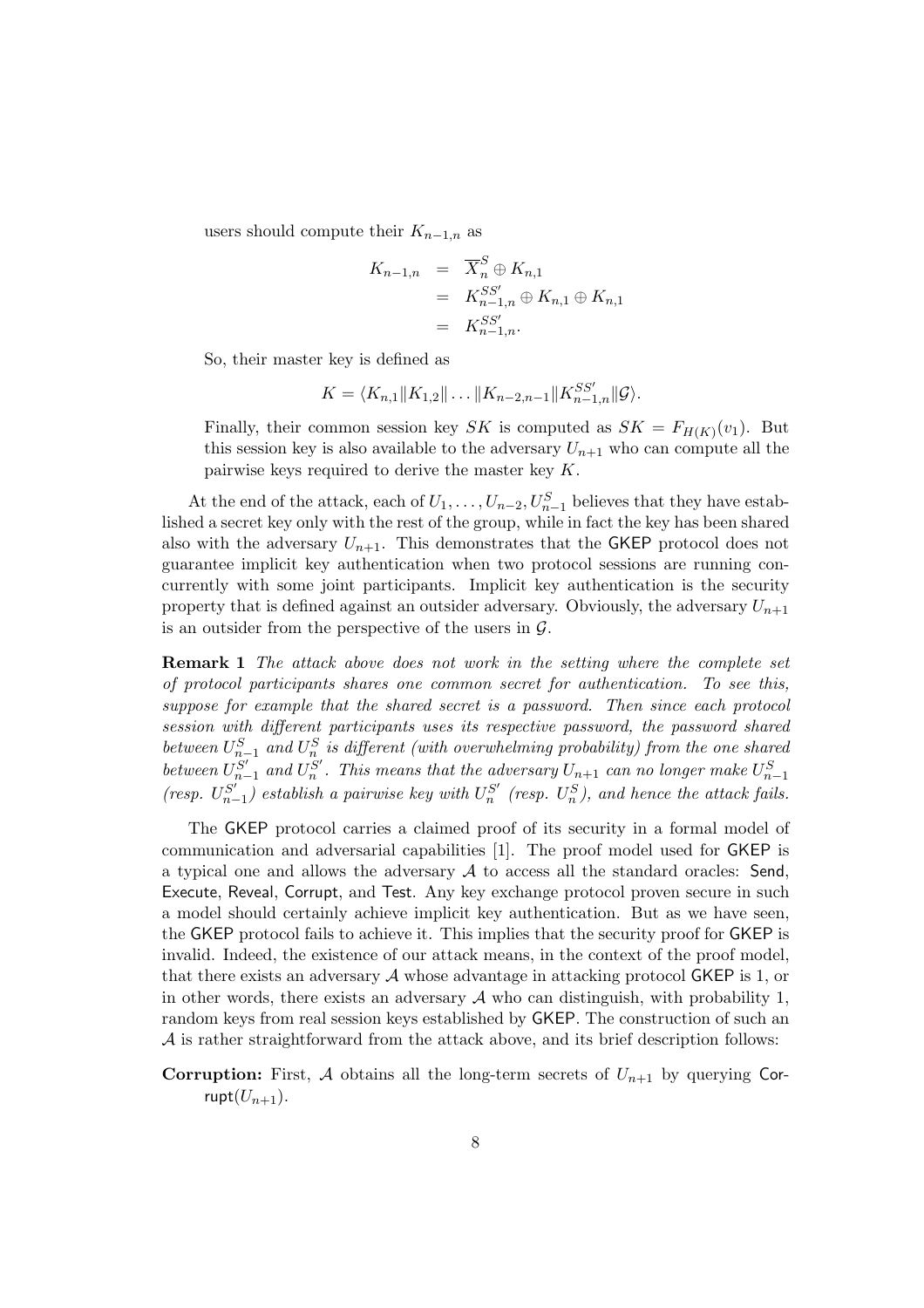- Initiation: Next,  $A$  asks Send queries required to initiate two protocol sessions  $S$ :  $\mathcal{G} = \{U_1, \ldots, U_n\}$  and  $S' : \mathcal{G}' = \{U_{n-1}, U_n, U_{n+1}\}.$  For example, a query of the form  $\mathsf{Send}(U_{n-1}, *, \{U_n, U_{n+1}\})$  prompts an unused instance  $*$  of  $U_{n-1}$  to initiate the protocol with  $U_n$  and  $U_{n+1}$ . But, no instance of  $U_{n+1}$  needs to be asked this form of Send query because  $A$  will simulate by itself the actions of  $U_{n+1}$ .
- **Run:** Now, A runs the two sessions in the exact same way as  $U_{n+1}$  did in the abovedescribed attack. Note that A can perfectly simulate  $U_{n+1}$ 's attack by asking Send queries and by using the disclosed long-term secrets (of  $U_{n+1}$ ). Let  $U_i^S$ be  $U_i$ 's instance participating in session  $S$ . Then, as in the attack above, the instances  $U_1^S, \ldots, U_{n-1}^S$  will eventually accept a session key SK which can be also computed by A.
- **Test:** Clearly, all of the instances  $U_1^S, \ldots, U_{n-1}^S$  are fresh (for the definition of freshness, see Section 2.2 of [1]); no Corrupt query has been asked for any of  $U_1, \ldots, U_n$ and no Reveal query has ever been made for any instance. Thus,  $A$  may test (i.e., ask a Test query against) any of the  $n-1$  instances. Since A knows the value of  $SK$ , the probability that A guesses correctly the bit b used by the Test oracle is 1 and so is the advantage of A in attacking GKEP.

#### 4 Fixing the Protocol

Given the attack, it is quite apparent how to repair the GKEP protocol. Before each user  $U_i$  sends  $X_i$ , they first have to make sure that their pairwise keys have been established as originally intended. A simple way to ensure this is to let the users carry out the following procedure for pairwise key confirmation.

Pairwise key confirmation: Each  $U_i$  computes  $\overleftarrow{\sigma}_i = F_{H(U_i||K_{i-1,i}||\mathcal{G})}(v_0)$  and  $\overrightarrow{\sigma}_i =$  $F_{H(U_i||K_{i,i+1}||\mathcal{G})}(v_0)$ , and sends  $\overleftarrow{\text{AUTH}_i} = \langle U_i \parallel \overleftarrow{\sigma}_i \rangle$  and  $\overrightarrow{\text{AUTH}_i} = \langle U_i \parallel \overrightarrow{\sigma}_i \rangle$  respectively to  $U_{i-1}$  and  $U_{i+1}$ . On receiving  $\overrightarrow{\text{AvrH}_{i-1}}$  and  $\overrightarrow{\text{AvrH}_{i+1}}$ ,  $U_i$  verifies the correctness of both  $\vec{\sigma}_{i-1}$  and  $\vec{\sigma}_{i+1}$  in the straightforward way. If either one of the verifications fails,  $U_i$  aborts the protocol.

Adding the confirmation procedure above into the protocol does not necessarily cause any additional round of communication. Since the pairwise key confirmation should be done before sending the XOR-values and after establishing the pairwise keys, we can simply integrate the confirmation procedure into the  $(d+1)$ <sup>th</sup> round of the protocol as follows:

Round  $d+1$  (revision):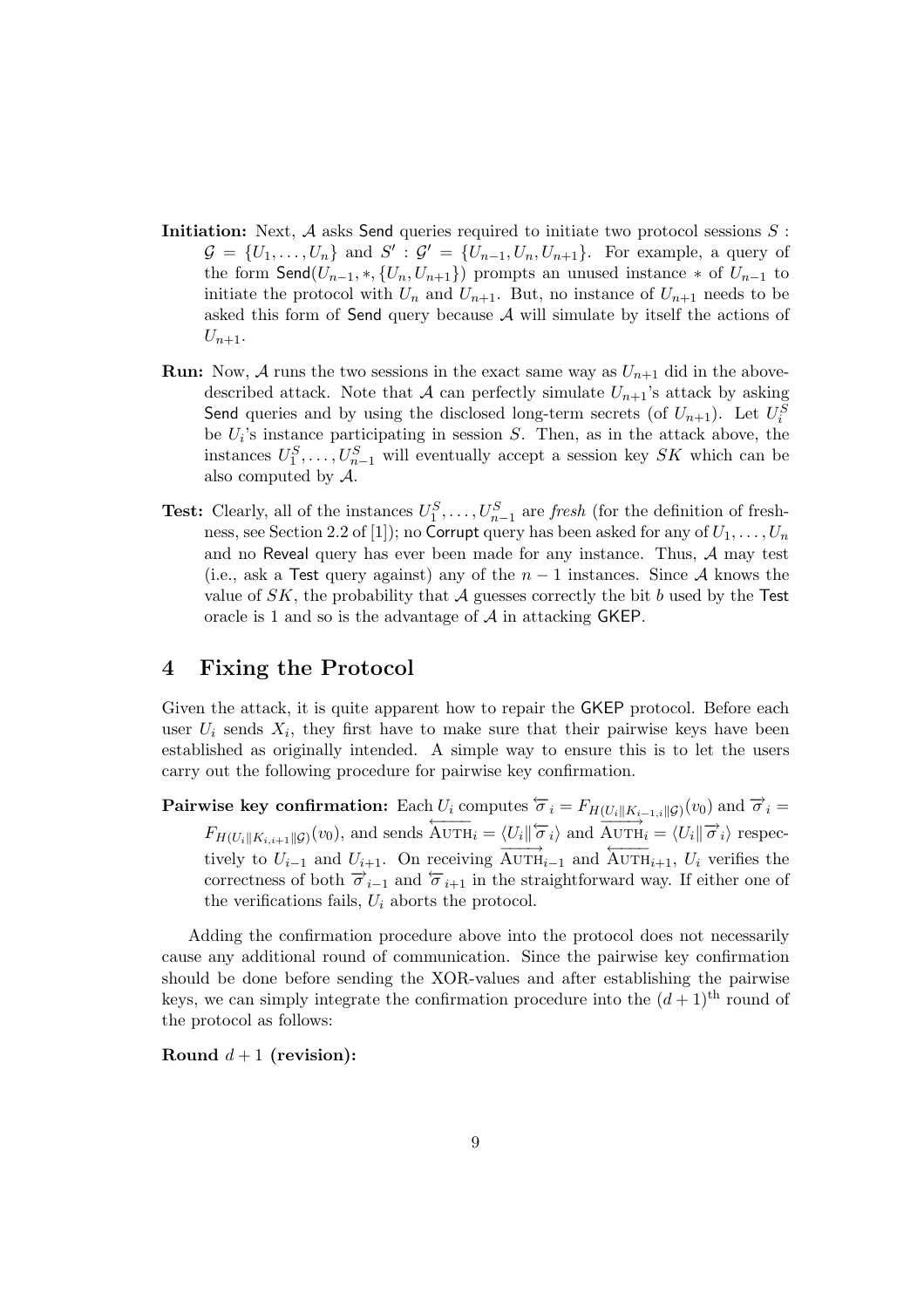**Computation:** Each  $U_i$  computes

$$
X_i = K_{i-1,i} \oplus K_{i,i+1}
$$

and chooses a random  $r_i$  to compute a commitment  $C_i = C(i, X_i; r_i)$ . In addition,  $U_i$  computes  $\overleftarrow{\sigma}_i = F_{H(U_i||K_{i-1,i}||\mathcal{G})}(v_0)$  and  $\overrightarrow{\sigma}_i = F_{H(U_i||K_{i,i+1}||\mathcal{G})}(v_0)$ .

- **Transmission:** Each  $U_i$  broadcasts  $COM_i = \langle U_i || C_i \rangle$ , and sends  $\overleftarrow{AUTH_i}$  =  $\langle U_i | \overleftarrow{\sigma}_i \rangle$  and  $\overrightarrow{\text{AUTH}}_i = \langle U_i | \overrightarrow{\sigma}_i \rangle$  respectively to  $U_{i-1}$  and  $U_{i+1}$ .
- **Verification:** Upon receiving  $\overrightarrow{\text{AUTH}_{i-1}}$  and  $\overleftarrow{\text{AUTH}_{i+1}}$ ,  $U_i$  checks the correctness of both  $\vec{\sigma}_{i-1}$  and  $\vec{\sigma}_{i+1}$  in the straightforward way. If either one of the checks fails,  $U_i$  aborts the protocol.

The other rounds of the protocol remain unchanged.

Our modification effectively prevents the attack. Notice in our pairwise key confirmation that the authenticators  $\overline{\sigma}_i$  and  $\overline{\sigma}_i$  are computed by taking as input the set of the identities of all group members. This way of computing authenticators plays a critical role in preventing the attack. Suppose that the adversary  $U_{n+1}$  interferes with the pairwise key establishments as described in the attack. Then, no authenticators exchanged between the instances of  $U_{n-1}$  and  $U_n$  can pass the verification step of the revised  $(d + 1)$ <sup>th</sup> round. As soon as the verifications fail, the instances of  $U_{n-1}$  and  $U_n$  will abort the protocol without revealing their XOR-value of two pairwise keys. Hence, the attack is not valid against the improved protocol.

Another way to prevent the attack is to modify the underlying 2-party protocol 2KEP so that the identities of all group members are included in computing every authentication message of 2KEP. But then the construction would be no longer generic.

#### References

- [1] M. Abdalla, J.-M. Bohli, M. Vasco, R. Steinwandt, (Password) authenticated key establishment: from 2-party to group, in: Proceedings of the 4th Theory of Cryptography Conference (TCC'07), Lecture Notes in Computer Science, vol. 4392, 2007, pp. 499–514.
- [2] W. Diffie, M.E. Hellman, New directions in cryptography, IEEE Transactions on Information Theory 22 (6) (1976) 644–654.
- [3] H. Krawczyk, HMQV: a high-performance secure Diffie-Hellman protocol, in: Advances in Cryptology — CRYPTO '05, Lecture Notes in Computer Science, vol. 3621, 2005, pp. 546–566.
- [4] J. Nam, J. Paik, U. Kim, D. Won, Security enhancement to a passwordauthenticated group key exchange protocol for mobile ad-hoc networks, IEEE Communications Letters, 12 (2) (2008) 127–129.